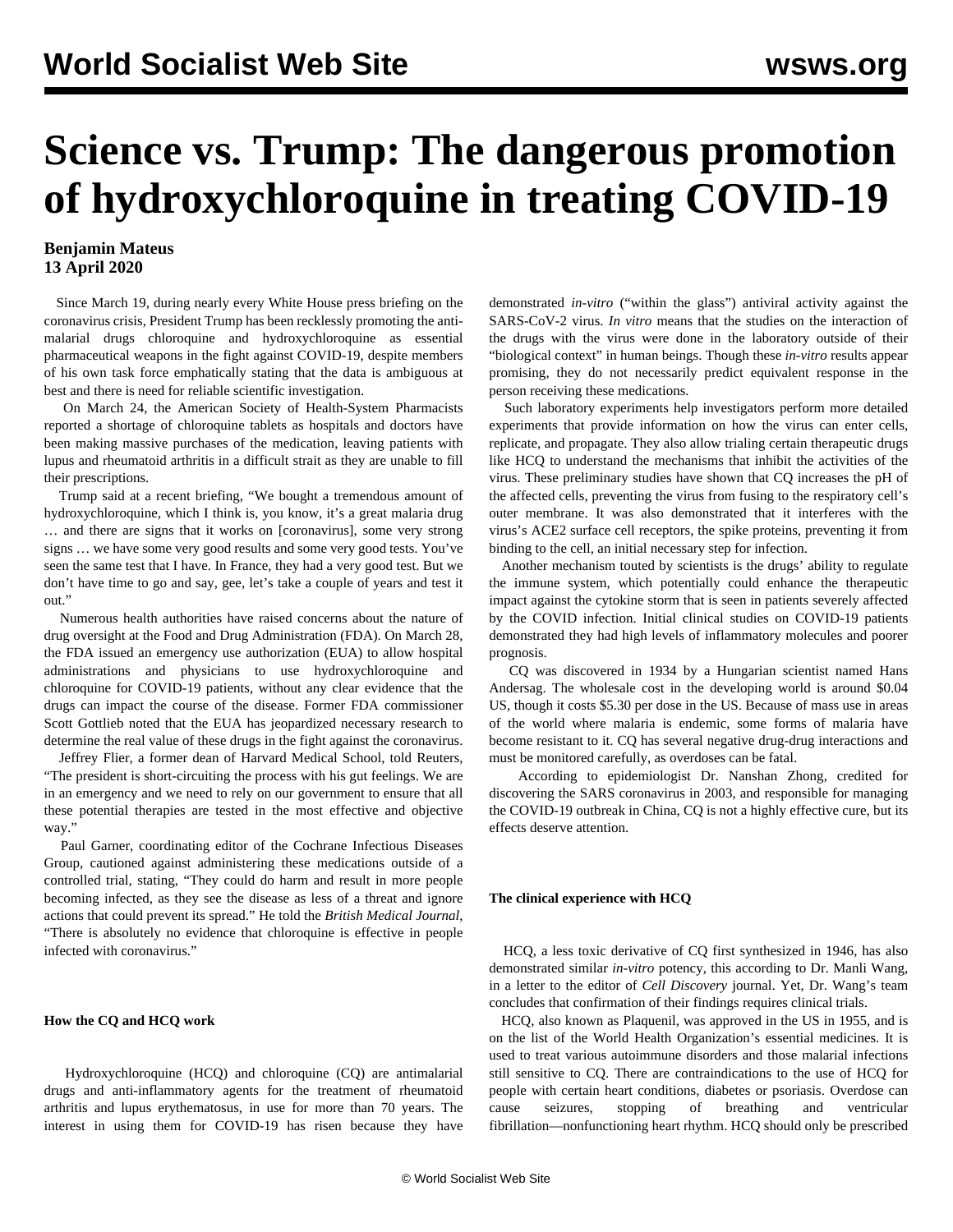by a physician familiar with the medication.

 *In-vivo* ("within the living") studies test the effects of these drugs on the whole living organism. Animal studies and human clinical trials are major components of such studies. Verification of the efficacy of these drugs becomes critical as the delivery of the active ingredient of the drug at the site of treatment can be impacted by the patient's metabolism. The drug also may prove to be too toxic to the patient, despite any efficacy against COVID-19.

 Physicians in Wuhan saw no benefits to HCQ. One physician stated that he treated 16 patients with severe syndromes. They did not see any benefit with HCQ and he discontinued use after one patient developed a serious abnormal heart rhythm and died. Similarly, an ICU physician in Wuhan had noted equivocal results in patients who received the medication. They admit that these were based on anecdotal assessments.

 In the only randomized Chinese study, a pilot study in the use of HCQ in the treatment of patients with COVID-19, published on February 29 in the *Journal of Zhejiang University*, 30 patients with mild to moderate disease were prospectively enrolled after informed consent was obtained.

 Randomized trials are necessary, as they aim to reduce certain sources of bias when testing the effectiveness of new treatments. The patients were randomized equally to a control group without the drug and a group that was administered 400 mg of HCQ every day for five days. After seven days, the RNA testing demonstrated that the virus was cleared in only two of 15 patients taking HCQ, while in the control group one patient cleared the virus. The median duration of hospitalization, time for fevers to break and recovery of lung findings were similar. The main weakness of the study was the small number of patients.

 References in the press and by the Centers for Disease Control to CQ's possible efficacy cite a letter by Dr. Xu Yang in *BioScience Trends* released on February 18, 2020, stating that results in more than 100 patients have demonstrated CQ is superior to the control treatment in inhibiting the exacerbation of pneumonia, improved imaging, and promoting viral clearance and shortening the disease.

 According to the author, this was an open-label, multi-center, nonrandomized trial on the efficacy and safety of chloroquine without a control arm—essentially an observational trial. On February 15, 2020, government and regulatory authorities agreed to add CQ to their recommendations for the prevention and treatment of COVID-19. In an email, the author of the study only referred to the above advisory meeting but did not offer his data for review. Attempts to locate this published study did not provide any results in PubMed.

 It is worth noting that at a World Health Organization press conference in February, in response to a reporter's question on CQ, Janet Diaz, head of clinical care for the WHO Emergencies Program, said, "For chloroquine, there is no proof that that is an effective treatment at this time. We recommend that therapeutics be tested under ethically approved clinical trials to show efficacy and safety."

 The WHO has initiated an international study called SOLIDARITY Trial that intends to look at the efficacy of several therapeutic agents to include CQ/HCQ in a randomized fashion.

#### **The work of Dr. Didier Raoult**

 A small French study by famed microbiologist and infectious disease specialist, Dr. Didier Raoult, published on March 20, is the one repeatedly touted by President Trump. Twenty-six patients were treated with 200 mg of HCQ three times a day, combined with the antibiotic Azithromycin, for a total of 10 days. Sixteen patients were in a control group who did not receive the treatment. However, six of the patients who received HCQ

were removed from the study—one died, three were admitted to the ICU and two withdrew from the study. These were not included in the final results. According to Raoult, after six days of taking HCQ, 70 percent were negative for COVID-19, while in the control group 12.5 percent were negative.

 Analysis of the study by a French journal, *Prescrire International*, found, "amongst the 18 patients for whom the date of onset of symptoms is known, the median time before non-detection of the virus was 7.5 days, with a wide confidence interval. In the absence of a control group selected according to a similar protocol and followed in the same conditions, it is not known whether this time is shorter than without HCQ or not."

 In the journal *For Better Medicine*, Leonid Schneider wrote, "The study was not randomized, ethically approved only after it already began, and it was not really controlled: the 16 control patients were treated in different clinics."

 Dr. Raoult followed this a week later with an as of yet unpublished observational study of 80 patients treated with HCQ and Azithromycin. Again, there was a rapid fall of viral load with 83 percent negative on day 7.

 In a commentary in *Science Translational Medicine*, Derek Lowe, a chemist on the advisory board of *Chemical & Engineering News*, offers a searing critique. Some of the inconsistencies he noted were that only 15 percent of the patients had fevers; four were considered asymptomatic carriers, raising questions how they were enlisted in the study; 20 percent of the patients did not receive the CT scan as claimed by the author, and of those that did, only 54 percent had radiological findings of pneumonia.

 The discharge criteria changed during the course of the observational study. There are no individual patient data nor are viral load counts resulted, and, glaringly, there is no control group to compare the outcomes against. Three of the patients were transferred to the ICU and one patient on the main floor passed away. Two patients in the ICU were returned back to the main floor, but the status of the remaining patient was not reported. This would place the fatality rate at 1.3 percent, consistent with rates in Germany and the US.

 Lowe writes: "Without matched controls, and without being able to look at individual patient data, we just don't know how good this treatment was or frankly if it was any good at all. We may be seeing a notable effect size in what is still a small trial, or we may be seeing something that's not that remarkable or the result of a poorly controlled protocol. We don't know. I understand the need for speed, and I'm glad that the Marseilles group is conducting studies and releasing them as preprints. *But this work does not help us anywhere as much as it should* ."

#### **A speculator, a lawyer, and Fox News**

 In the lead-up to the White House's declarations on CQ/HCQ, James Todaro, an ophthalmologist from Michigan turned cryptocurrency investor, tweeted on March 13 that there was growing evidence of chloroquine as a highly effective treatment for COVID-19. He, together with a New York City attorney by the name of Gregory Rigano, had authored a paper linked to Google Documents suggesting that early trials in China and France appeared to show significant benefits in treating COVID-19. Google has since removed the paper from its website, citing grave concerns on the ethical implications of the manuscript.

 The night before President Trump touted the potential benefits of HCQ in his White House press briefing, Rigano, falsely billed as an adviser to Stanford Medicine, a branch of Stanford University, appeared on Tucker Carlson's prime-time Fox News Channel program, announcing that HCQ was a cure for the coronavirus and had the potential to prevent the disease.